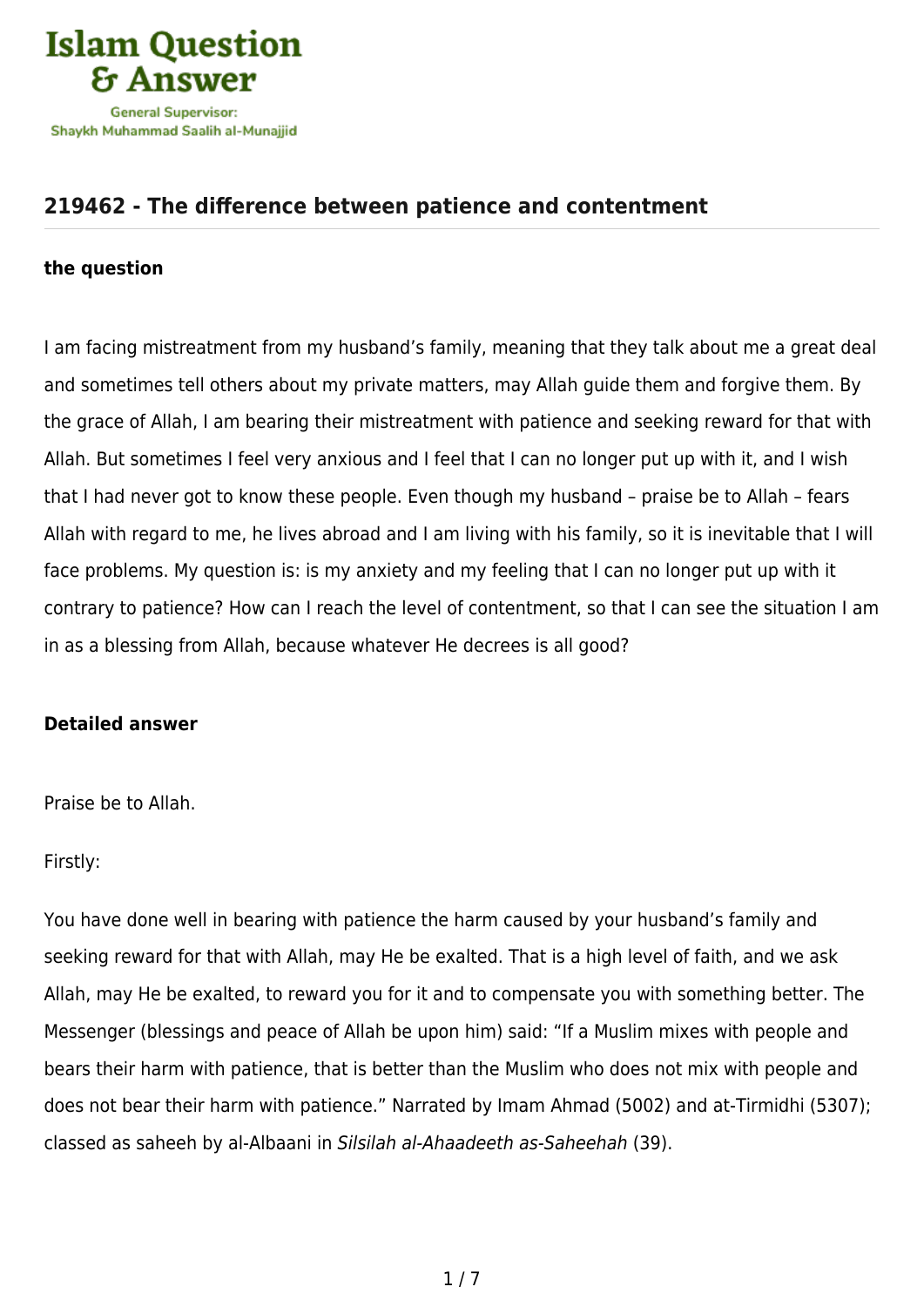

Secondly:

There is a difference between patience and contentment, both in terms of the definition and in terms of the ruling thereon.

With regard to the ruling: patience is obligatory, meaning that a person is sinning if he does not bear with patience whatever he faces of troubles and problems, and he is exposing himself thereby to the punishment of Allah, may He be exalted.

As for contentment, it is a higher level than patience; it is the level of those who are foremost in good deeds. Hence it is encouraged (mustahabb), but it is not obligatory, so the Muslim is not sinning if he does not attain it, but he is required to strive against his own self (nafs) and the Shaytaan until he attains that lofty status.

Shaykh al-Islam Ibn Taymiyah (may Allah have mercy on him) said in Majmoo' al-Fataawa (10/682):

Being content with calamities such as poverty, sickness and humiliation is recommended according to one of the two scholarly views, but it is not obligatory. It was also said that it is obligatory, but the correct view is that what is obligatory is patience. End quote.

Shaykh Ibn 'Uthaymeen (may Allah have mercy on him) said:

With regard to what may occur of calamities, it is recommended (mustahabb) to be content with them, according to most of the scholars, and it is not obligatory, but it is obligatory to bear them with patience. End quote from Majmoo' Fataawa Ibn 'Uthaymeen (2/92).

With regard to the difference between patience and contentment in terms of the definition: patience is what makes a person restrain himself from doing or saying something that is indicative of displeasure or resentment towards what Allah has decreed and what has befallen him of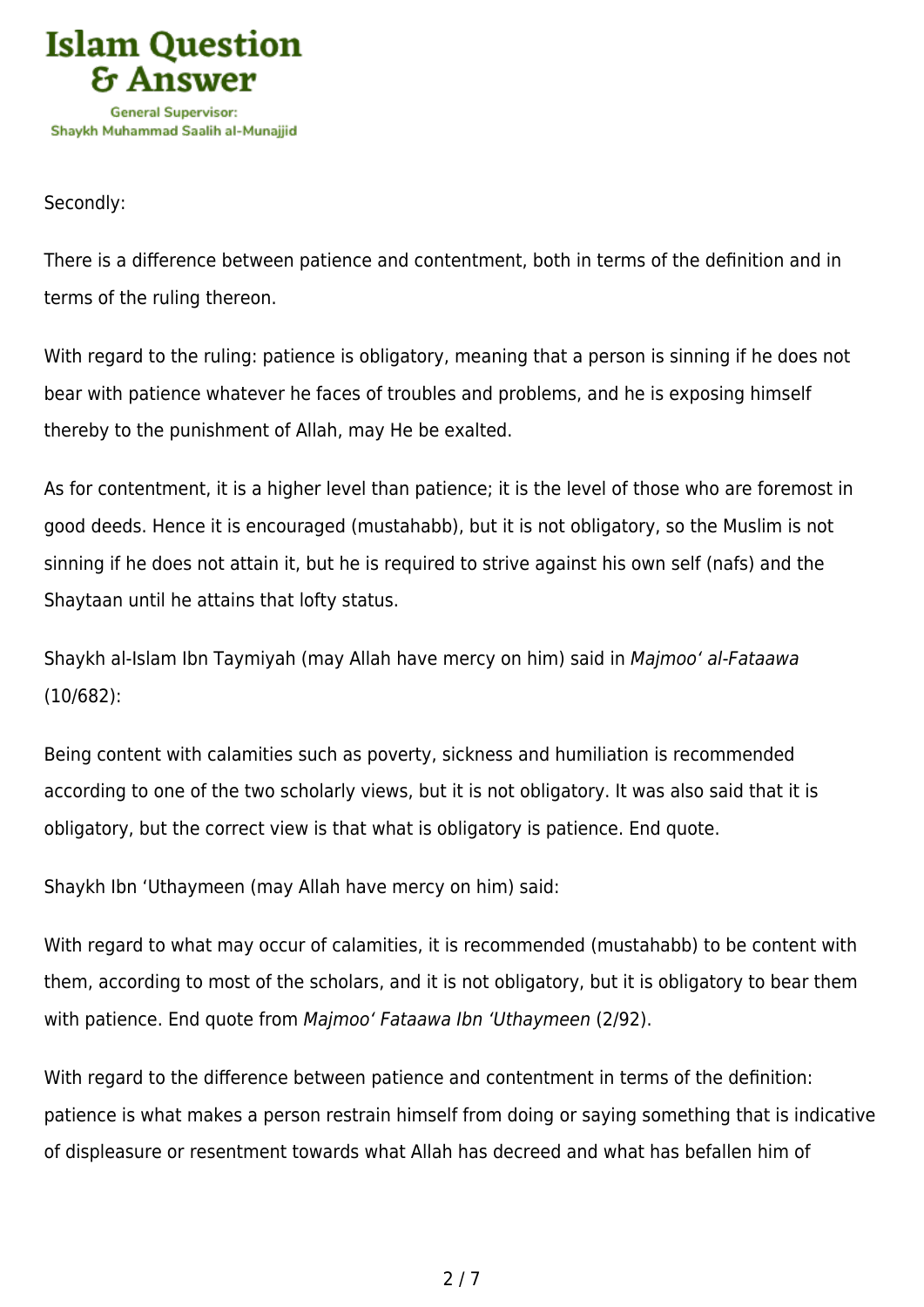

calamity. So the one who is patient restrains his tongue from objecting to the decree of Allah or complaining to anyone other than Allah, and he restrains himself from doing any action that is indicative of panic or lack of patience, such as slapping one's cheeks, rending one's garment, breaking things, striking one's head against the wall, and so on.

Ibn al-Qayyim (may Allah have mercy on him) said in 'Iddat as-Saabireen (p. 231):

Patience is restraining one's tongue from complaining to anyone other than Allah, restraining one's heart from feeling resentment, and restraining oneself from slapping one's cheeks, rending one's garment, and so on. End quote.

As for contentment, it is patience and more. The one who is content is patient, and in addition to this patience he is content with the decree of Allah, and is not distressed or pained by it.

Shaykh Ibn 'Uthaymeen (may Allah have mercy on him) said:

Patience: even if a person feels a great deal of pain and is grieved by a calamity, he bears it with patience and controls his tongue, his actions and his emotions. His attitude is to say: "O Allah, reward me in my calamity and compensate me with something better than it" and "Inna Lillahi wa inna ilayhi raaji'oon (Indeed to Allah we belong and to Him we will return)."

Contentment is when a calamity befalls a person and he is content with the decree of Allah.

The difference between contentment and patience is that the one who is content does not feel pained by calamity at all, and he goes along with the divine decree. "If harm befalls him, he is patient, and that is good for him, and if something good happens to him, he is grateful, and that is good for him." Thus he does not see any difference between one and the other, with regard to his acceptance of what Allah, may He be glorified and exalted, decrees. In other words, for the one who is content, the presence or absence of calamity is all the same to him. End quote from Majmoo' Fataawa Ibn 'Uthaymeen (3/206).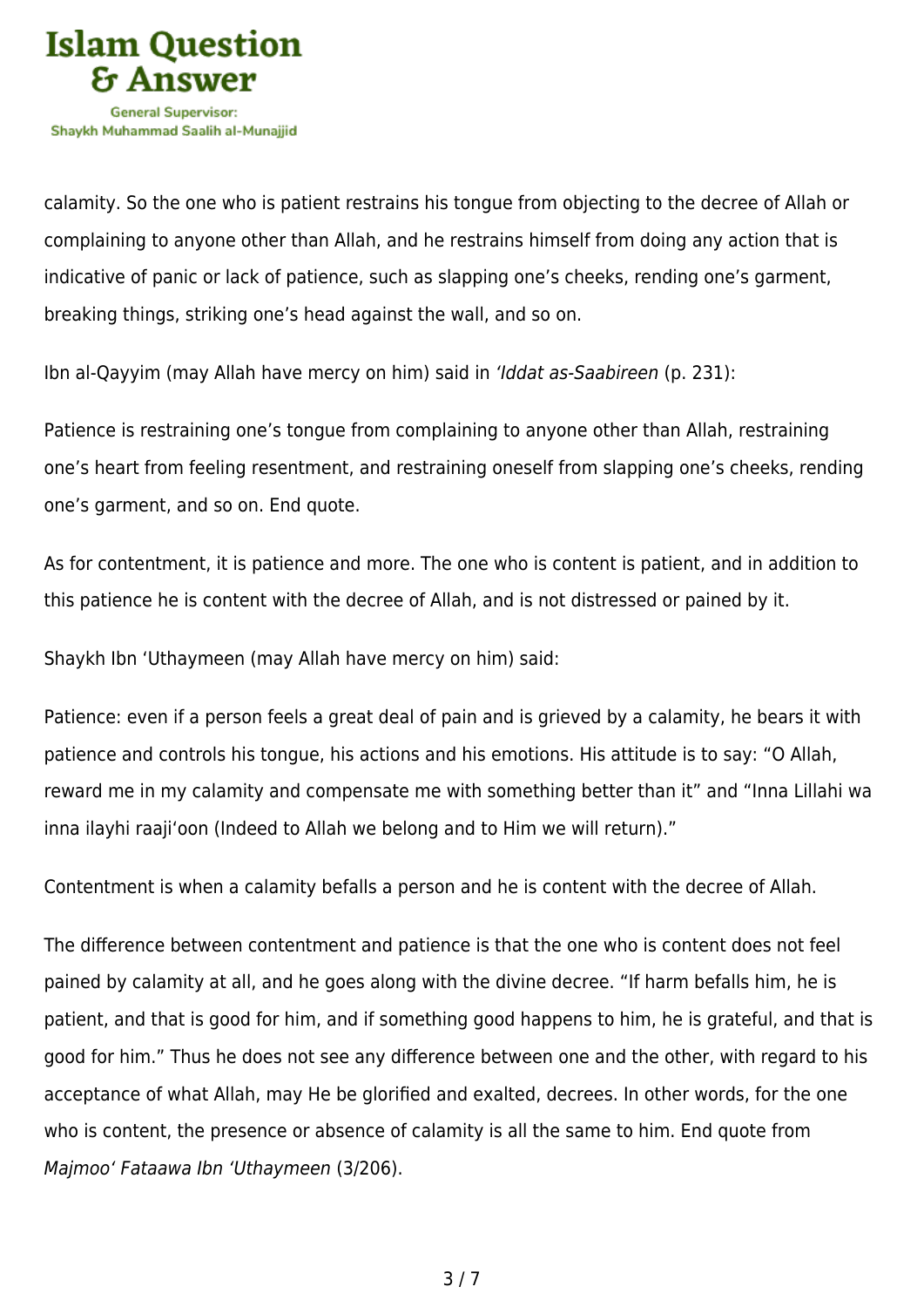

Thirdly:

For a person to merely feel anxious and that he can no longer put up with something, and wishing that the hardship that has befallen him had never happened – all of that is not contrary to patience, so long as he controls his emotions, his tongue and his actions, and refrains from doing anything that is indicative of panic, and so long as he does not object to the decree of Allah, may He be exalted; rather he is usually patient and does not feel anything except that anxiety, hardship and exhaustion.

As for the one who is content, he does not feel that anxiety and pain, because he knows that Allah, may He be exalted, will never choose for him anything except that which is good. So he goes along with whatever Allah chooses for him, with contentment and reassurance.

Shaykh Ibn 'Uthaymeen (may Allah have mercy on him) said:

Patience, like its name, tastes bitter, but its consequences are sweeter than honey.

A person may feel that this thing is burdensome for him and dislike it, but he puts up with it and shows patience, but whether it happens or does not happen is not the same for him; rather he dislikes it, but his faith protects him from complaining and feeling discontent.

Contentment is of a higher level than that, for it is all the same to him (whether calamity occurs or not), as they are both the decree of Allah, although he may be saddened by the calamity. That is because he is a man who goes with the flow of the divine will and decree. Wherever the divine will and decree takes him, he will accept it, whether it takes him to a plain or a mountain, whether he goes through a time of ease or the opposite. It is all the same to him, not because his heart is deadened [and he feels no pain], but because he has attained the highest level of contentment with his Lord, may He be glorified and exalted. He accepts whatever Allah decrees for him, for whatever happens to him, it is all the same to him, because in his view it is what his Lord has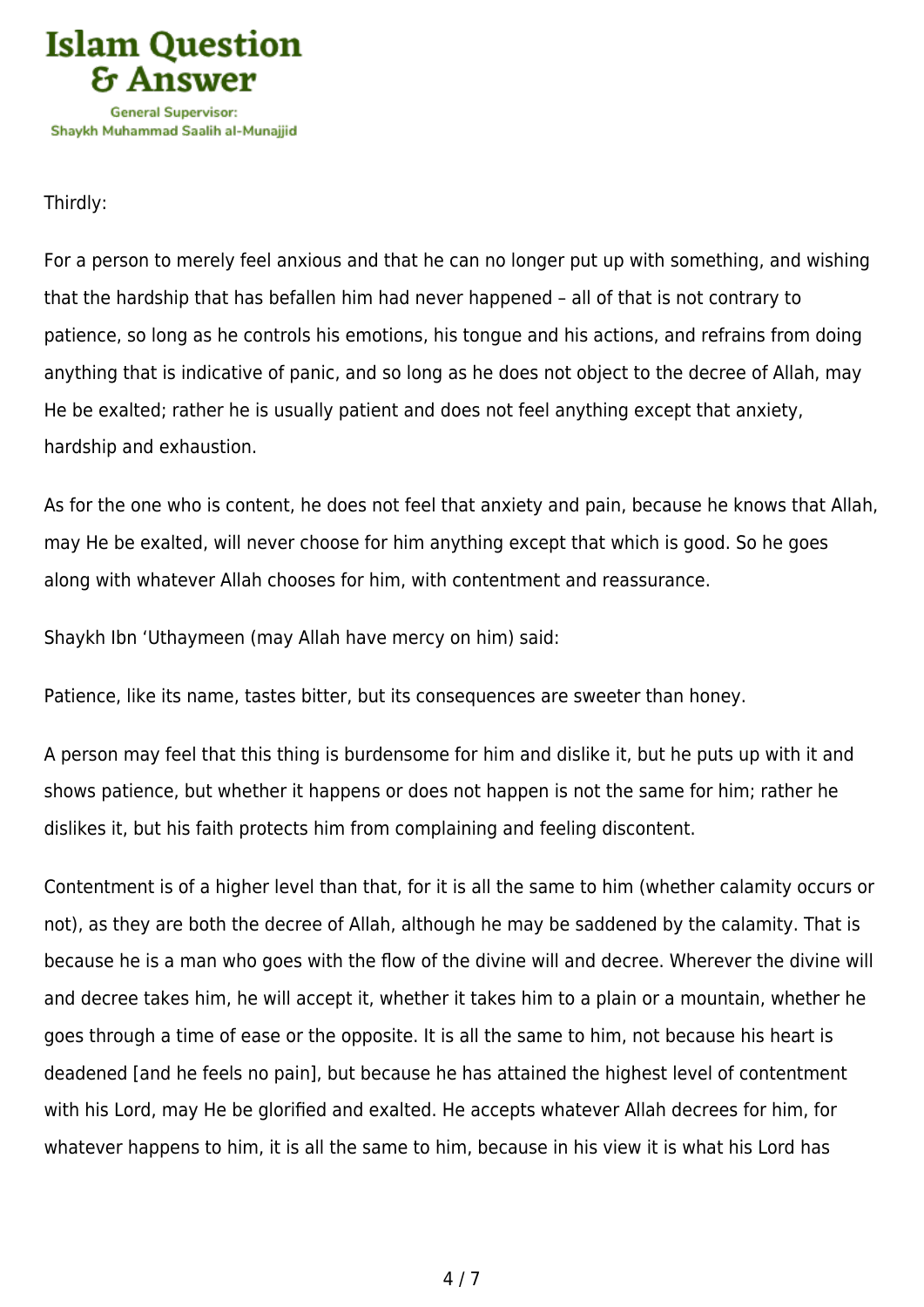

decreed.

End quote from Majmoo' Fataawa Ibn 'Uthaymeen (10/692).

Fourthly:

There is a higher level of contentment, which is the level of gratitude, meaning that a person thanks Allah, may He be exalted, for whatever befalls him of calamity and hardship. Thus he thinks that what has befallen him was a blessing from Allah, therefore he gives thanks for it.

A person may attain the level of patience, then contentment, then gratitude by the following means:

1.. Looking at what Allah, may He be exalted, has chosen for him, and realizing that Allah will never choose anything for him except what is good. The Prophet (blessings and peace of Allah be upon him) said: "How wonderful is the situation of the believer, for all his affairs are good. If something good happens to him, he gives thanks for it, and that is good for him; if something bad happens to him, he bears it with patience, and that is good for him." Narrated by Muslim (2999).

2.. Reflecting on what has befallen him, for it is a means of expiating his sins, until he meets Allah, may He be exalted, pure and free of sins. The Prophet (blessings and peace of Allah be upon him) said: "Calamity may continue to befall a believing man or believing woman in his own self, his children and his wealth, until he meets Allah with no sin on him." Narrated by at-Tirmidhi; classed as saheeh by al-Albaani in Sunan Saheeh at-Tirmidhi.

3.. Looking at what has befallen him and realizing that Allah, may He be exalted, was very gentle with him when that befell him, for how many people have been afflicted with that which is worse than it and greater? Ibn al-Qayyim said in al-Fawaa'id (1/112-113), after mentioning patience and contentment: A person's servitude to his Lord when calamities befall him dictates that he should bear them with patience, then be content with them, which is higher than patience. Then he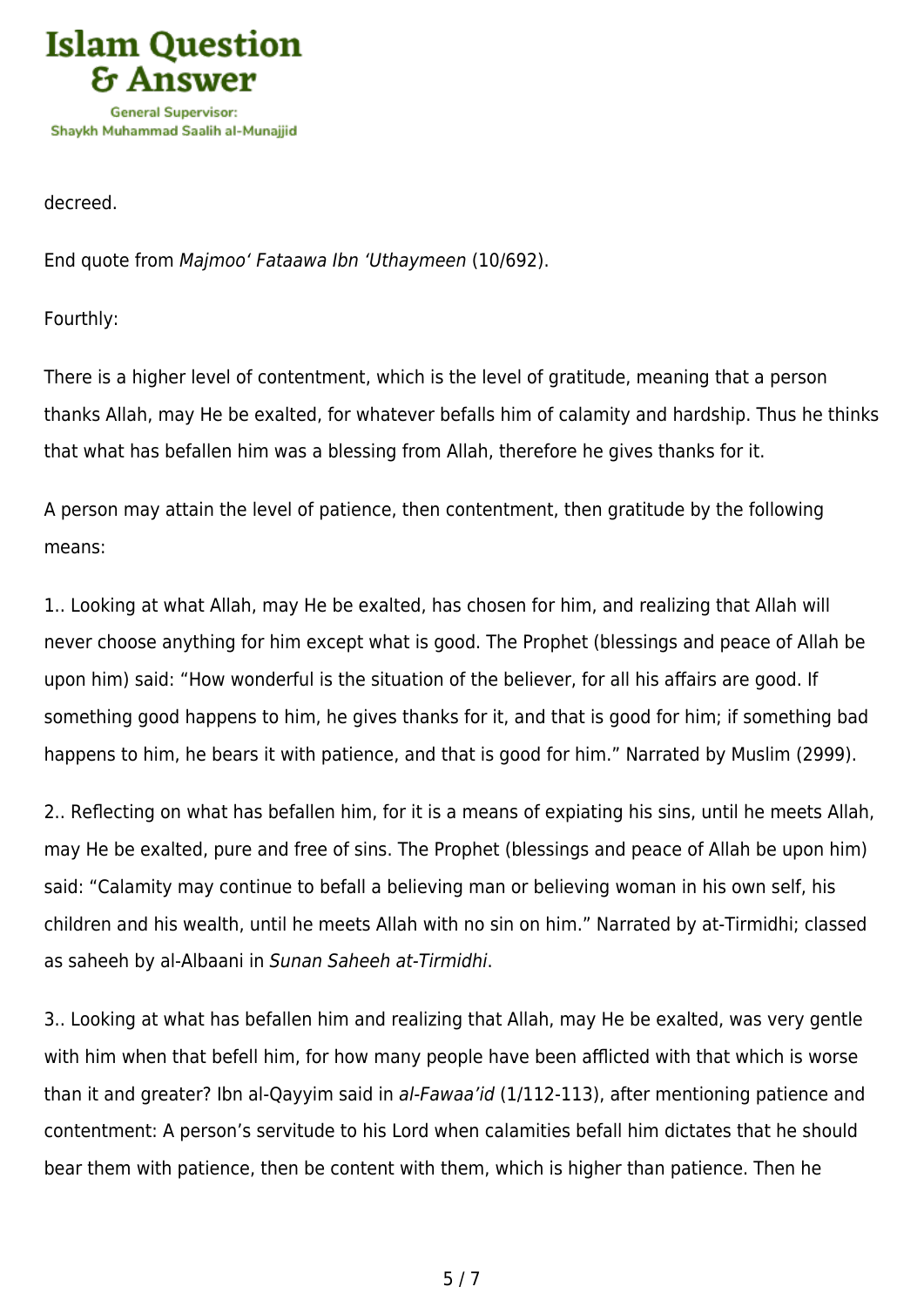

should give thanks for them, which is higher than contentment. But he will only be able to achieve all of that if love of Allah is deeply rooted in his heart, and he realises that whatever Allah chooses for him is best for him, and that He was kind to him and gentle with him when He decreed this calamity for him, even if he dislikes the calamity. End quote.

4.. Looking at the consequences of trials and hardship, and realizing that Allah decrees such hardships which will make him remember Allah, may He be exalted, a great deal, call upon Him and humble himself before Him.

5.. Looking at the reward for patience and contentment: "Indeed, the patient will be given their reward without account" [az-Zumar 39:10], and the Prophet (blessings and peace of Allah be upon him) said: "Great reward comes with great calamity. Indeed, when Allah loves a people He tests them, then whoever is content will attain Allah's good pleasure, and whoever is discontent will earn His wrath." Narrated by at-Tirmidhi; classed as saheeh by al-Albaani in Sunan Saheeh at-Tirmidhi. Allah's being pleased with the person is greater than admittance to Paradise. Allah, may He be exalted, says (interpretation of the meaning): "Allah has promised the believing men and believing women gardens beneath which rivers flow, wherein they abide eternally, and pleasant dwellings in gardens of perpetual residence; but approval from Allah is greater. It is that which is the great attainment" [at-Tawbah 9:72]. And the Prophet (blessings and peace of Allah be upon him) said: "Allah will say to the people of Paradise: O people of Paradise! They will say: Here we are at Your service, our Lord; all goodness is in Your hands. He will say: Are you pleased? They will say: How could we not be pleased, O Lord, when You have given us that which You have not given to anyone else among Your creation? He will say: Shall I not give you something even better than that? They will say: O Lord, what can be better than that? He will say: I bestow My pleasure upon you and I will never be angry with you after that." Narrated by al-Bukhaari (6549) and Muslim (2829).

Ibn al-Qayyim said in Tareeq al-Hijratayn (1/417), after mentioning something similar to these